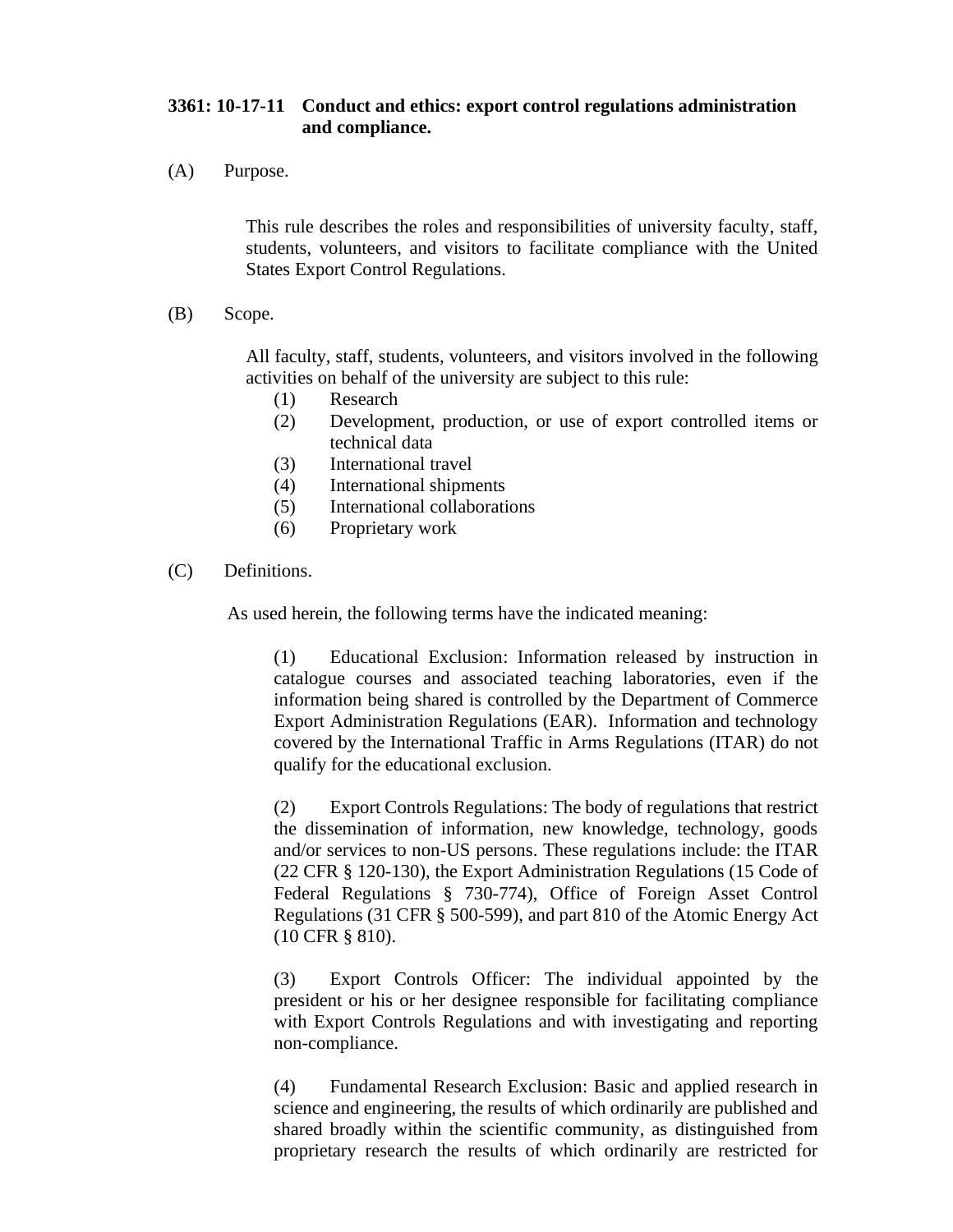## **3361:10-17-11**

proprietary or national security reasons. The Fundamental Research Exclusion ONLY applies to information, NOT to developed products (National Security Decision Directive 189).

(5) Public Domain: Research or information that is published and generally available or accessible by the public.

(6) U.S. person: A U.S. citizen or lawful permanent resident (green card holder); any corporation, business association, partnership, society, trust, or any other entity, organization or group that is incorporated to do business in the United States; or any U.S. governmental (federal, state or local) entity.

## (D) Policy.

(1) It is the policy of the university that all faculty, staff, students, volunteers, and visitors engaged in activities on behalf of the university as listed in paragraph B of this rule, comply with all U.S. laws and regulations as they relate to university activities, including Export Control Regulations. Teaching, research, and public service are generally intended to be accomplished openly and without prohibitions or limitations on publication and dissemination of scholarly work. Export Control Regulations may restrict or limit opportunities of foreign students or employees or international collaboration in certain areas. Whenever possible and appropriate, the university should utilize exemptions to the Export Controls Regulations. The Export Controls Officer is charged with reviewing activities and identifying applicable regulatory exemptions (primarily the Fundamental Research Exclusion, the Educational Exclusion, and information in the public domain).

(2) The Export Controls Officer, in conjunction with university leadership, should develop policies and/or procedures for the assessment and management of export controlled activities.

(3) All university faculty, staff, students, volunteers, and visitors should complete training when involved in activities listed in paragraph B, of this rule.

(4) No individual who, in good faith and based upon a reasonable belief, reports apparent violations of the Export Controls Regulations shall be subject to retaliation by the university or any member of the university community.